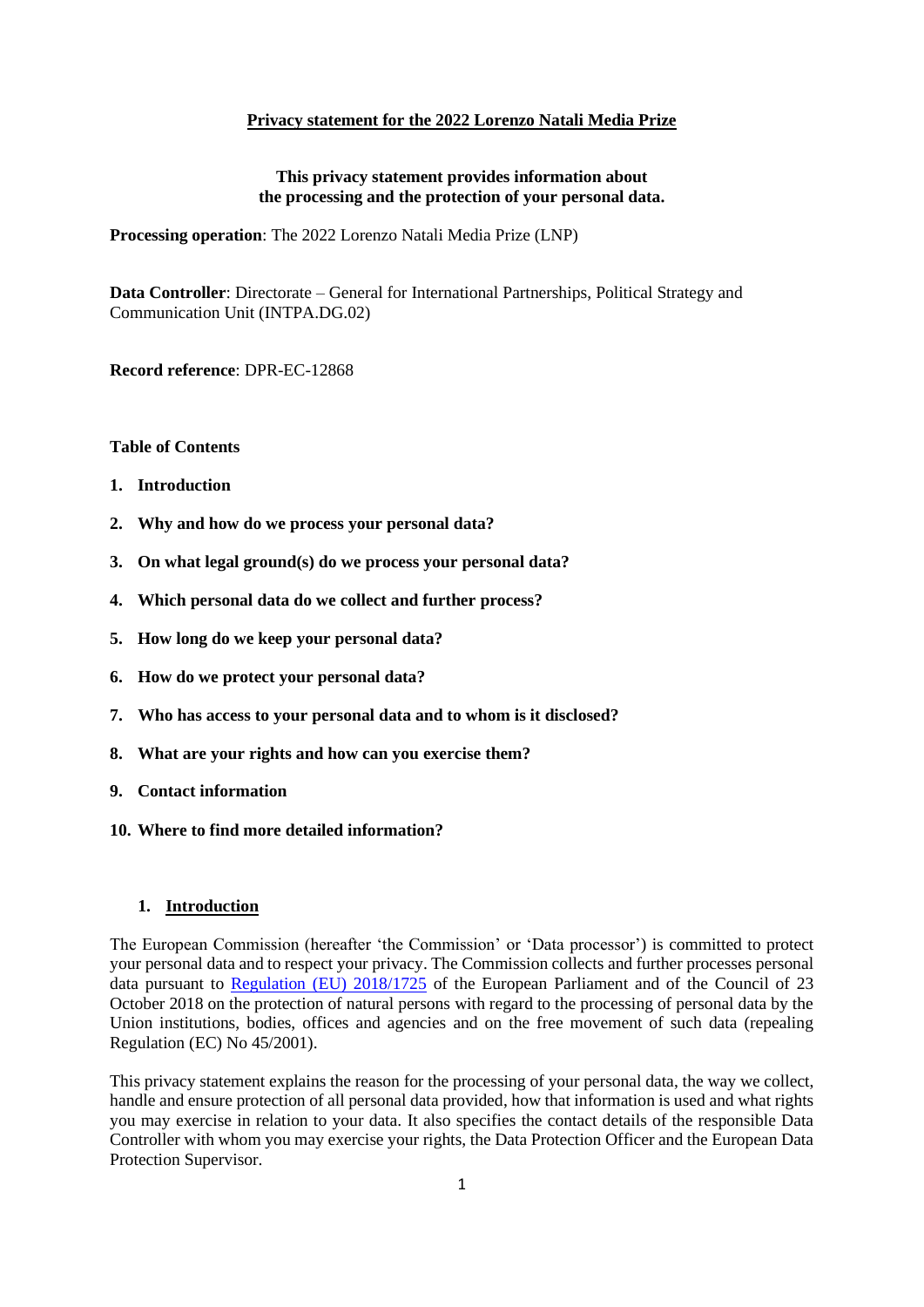This specific privacy statement concerns the data processing operations undertaken by Directorate – General for International Partnerships (hereafter 'DG INTPA') - Political Strategy and Communication Unit, for the organisation, management and follow up to the Lorenzo Natali Media Prize (hereafter 'the Prize'), a prize awarded by DG INTPA to journalists who report on development issues around the world.

## **2. Why and how do we process your personal data?**

Purpose of the processing operation: DG INTPA (also hereafter referred to as 'Data Controller') collects and uses your personal information to:

- ensure an adequate organization, management, follow-up, communication and promotion of the Prize, in particular, to verify that applicants respect all eligibility criteria, to determine the category of eligible participants, to select and contact the winner(s), and to organize the ceremony (if applicable),
- contact the winner of each category following the Jury meeting taking place in May of the year, and to publish the results of the selection procedure leading to the award of the Prize on the website: [https://ec.europa.eu/international-partnerships/lnp,](https://ec.europa.eu/international-partnerships/lnp)
- establish a mailing list to mobilise a network of ambassadors to raise the profile of the Prize and for future promotion of the Prize.

Participants will introduce their personal data on an IT application of the European Commission called EU Survey or by submitting their application via e-mail.

Your personal data will not be used for any automated decision-making including profiling.

## **3. On what legal ground(s) do we process your personal data?**

We process your personal data because:

- Processing is necessary for the performance of a task carried out in exercise of official authority vested in the Union institution or body in the meaning of **Article 5(1)(a)** of Regulation (EU) 2018/1725. More specifically, Articles 4(4) and 208 of the Treaty on the Functioning of the European Union (TFEU) provide that the Union shall have competence to carry out activities and conduct a common policy in the area of development cooperation. Within the European Commission, the Directorate-General for International Partnerships (DG INTPA) is in charge of development policy in a wider framework of international cooperation. In addition, Article 15(1) TFEU foresees that in order to promote good governance and ensure the participation of civil society, the Union's institutions, bodies, offices and agencies shall conduct their work as openly as possible, while Article 11(1) of the Treaty on European Union stipulates that the institutions shall, by appropriate means, give citizens and representative associations the opportunity to make known and publicly exchange their views in all areas of Union action. The coordination and promotion of awareness on development policy are implemented by virtue of tasks deriving from the Commission's institutional prerogatives in line with the Commission's political priorities, and DG International Cooperation and Development's Communication Strategy.
- You are freely giving us your explicit consent under **Article 5(1)(d)** of Regulation (EU) 2018/1725 to process your personal data for the specific purposes of establishing a mailing list to mobilise a network of ambassadors to raise the profile of the Prize, and for future promotion of the Prize. We process your personal data because you have given your consent to the processing of your personal data for the purpose of receiving the requested information. You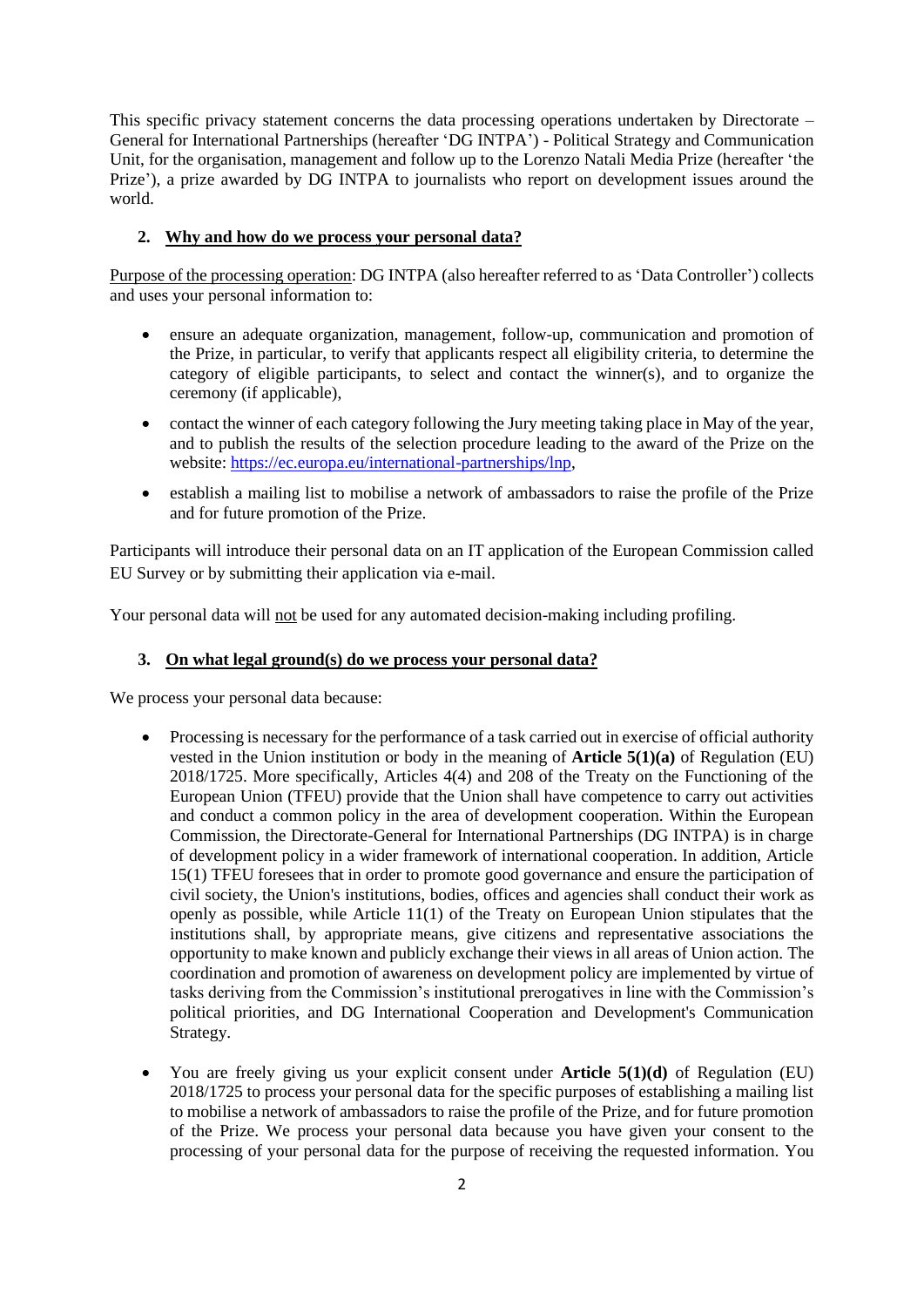can freely give your consent via a clear affirmative act by ticking [the](https://ec.europa.eu/eusurvey/runner/lnp2022-application-form) optional box(es) on the [online application](https://ec.europa.eu/eusurvey/runner/lnp2022-application-form) form. For Prize winners only: you are freely giving us your explicit consent to take and/or publish your pictures and interviews. Your consent can be withdrawn at any time by contacting the Data Controller (see contact details under Heading 9 below).

No restrictions under Article 25 of Regulation (EU) 2018/1725 apply.

## **4. Which personal data do we collect and further process***?*

- 1. Application to the Prize:
	- a. Name;
	- b. Contact details (e-mail address, nationality, telephone number, mobile telephone number, company and department, country of residence);
	- c. Information for the evaluation of eligibility criteria such as the applicant's date of birth, the country where the applicant's news outlet is headquartered, a writing sample, audio file or video file that has been published or broadcast between 10 March of the previous year and 9 March of the ongoing year. None of the personal information requested to assess eligibility will be made public.
- 2. Organisation of the award ceremony and communication with the winners:
	- a. Name of the winners;
	- b. Contact details of the winners (e-mail address, telephone number, mobile telephone number, company and department, country of residence);
	- c. For Prize winners only bank account reference (IBAN and BIC codes), passport number or ID number. This information will be needed once the winners have been identified, to organise their coming to Brussels to receive their prize.
	- d. Photographs taken and interviews of the winners given before, in the lead-up to, and after the award ceremony to be used for communication and promotion purposes in the framework of European Commission activities.
- 3. Communication and promotion of the Prize:
	- a. Name of the winners;
	- b. Contact details of the winners (e-mail address, telephone number, mobile telephone number, company and department, country of residence);
	- c. Photographs taken and interviews of the winners given before, in the lead-up to, and after the award ceremony to be used for communication and promotion purposes in the framework of European Commission activities.
- 4. Data kept for mailing purposes (optional):
	- a. Name and email address.

Personal data for the application process will be collected through an online application form called EU Survey, which is an IT application of the European Commission.

## **5. How long do we keep your personal data?**

- All personal data related to the application to the Prize will be kept for **two (2) years** from time of application for unsuccessful applicants and **five (5) years** from time of application for the winners.
- All personal data related to the organisation of the award ceremony and communications with the winners will be kept two **five (2) years** from the date of the award ceremony.
- Data collected for mailing purposes will be kept for the time necessary to fulfil the purpose of collection, namely **until you unsubscribe from the mailing list**. You can request to be removed from the mailing list by writing to: [info@nataliprize.eu.](mailto:info@nataliprize.eu)

Depending on the technical solutions available, you can either write to the dedicated functional mailbox and ask to be unsubscribed from the mailing list or follow the unsubscribe link in the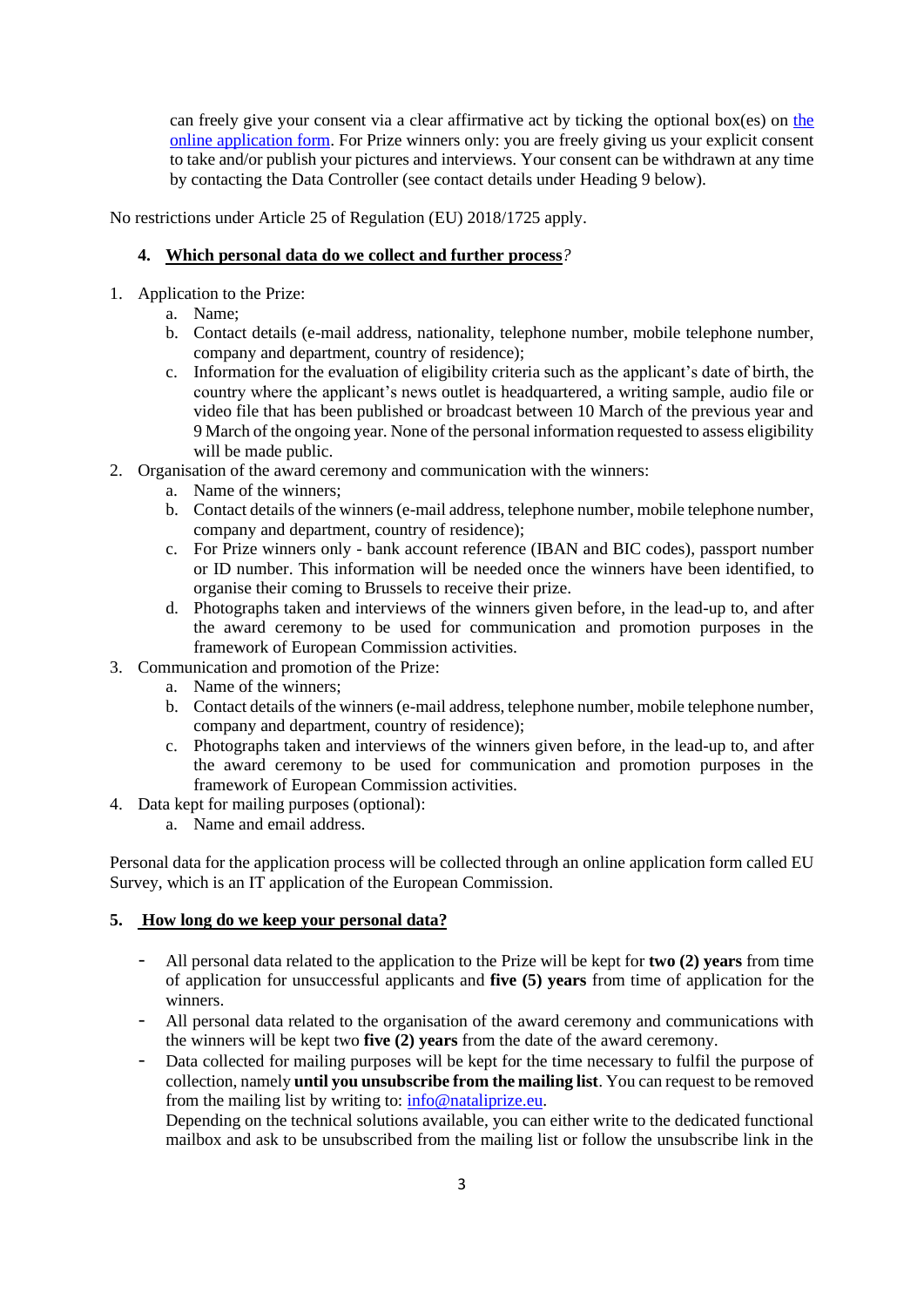information email you have received. Appropriate action shall be taken within a week of receiving the request.

- In cases where data is kept for statistical purposes, some subscribers' optional data may be kept for **five (5) years** after the un-subscription, providing these do not allow to identify the subscriber anymore and that these are available to a very restricted number of authorised persons performing the processing operation on a need-to-know basis, for the sole purposes of generating anonymised statistics – in line with Article 13 of Regulation (EU) 2018/1725.

### **6. How do we protect and safeguard your personal data?**

All personal data in electronic format (e-mails, documents, uploaded batches of data, etc.) are stored either on the servers of the European Commission or of its contractors. All processing operations are carried out pursuant to the [Commission Decision \(EU, Euratom\) 2017/46](https://eur-lex.europa.eu/legal-content/EN/TXT/?qid=1548093747090&uri=CELEX:32017D0046) of 10 January 2017 on the security of communication and information systems in the European Commission.

The Commission's external contractors (hereafter 'Data Processor') are bound by a specific contractual clause for any processing operations of your data on behalf of the Commission, and by the confidentiality obligations deriving from [Regulation \(EU\) 2016/679](https://eur-lex.europa.eu/legal-content/EN/TXT/?uri=celex%3A32016R0679) of the European Parliament and of the Council of 27 April 2016 on the protection of natural persons with regard to the processing of personal data and on the free movement of such data, and repealing Directive 95/46/EC ('GDPR' - General Data Protection Regulation).

The Data Processor will store participants' data on its own server, located in the European Union (Brussels), in a password protected file. The password will only be known by the team members working on the project to assess the eligibility of submissions and contact the Prize's winners. The Data Processor only communicates personal data via a secured FTP to the Data Controller. The Data Processor will extract the personal data and store it on a secured server with limited access.

In order to protect your personal data, the Commission has put in place a number of technical and organisational measures in place. Technical measures include appropriate actions to address online security, risk of data loss, alteration of data or unauthorised access, taking into consideration the risk presented by the processing and the nature of the personal data being processed. Organisational measures include restricting access to the personal data solely to authorised persons with a legitimate need to know for the purposes of this processing operation.

### **7. Who has access to your personal data and to whom is it disclosed?**

Access to your personal data is provided to the Commission staff responsible for carrying out this processing operation and to authorised staff according to the "need to know" principle. Such staff abide by statutory, and when required, additional confidentiality agreements.

The Data Processor (also referred hereafter as 'Commission's contractors) will have full access to applicants' personal data submitted via the EU Survey form.

The Commission's external contractors are Tipik and BCW. Your personal data are disclosed to TIPIK and BCW because they will perform processing operations on behalf of DG INTPA for the purposes of testing the website of the Data Controller, as well as to assess eligibility of applicants, interact with the participants and winners of the Prize. The Commission's external contractors are bound by confidentiality clauses under a contract or legal act.

The Commission's external contractors will process the following personal data: e-mail address, nationality, telephone number, mobile telephone number, company and department, country of residence.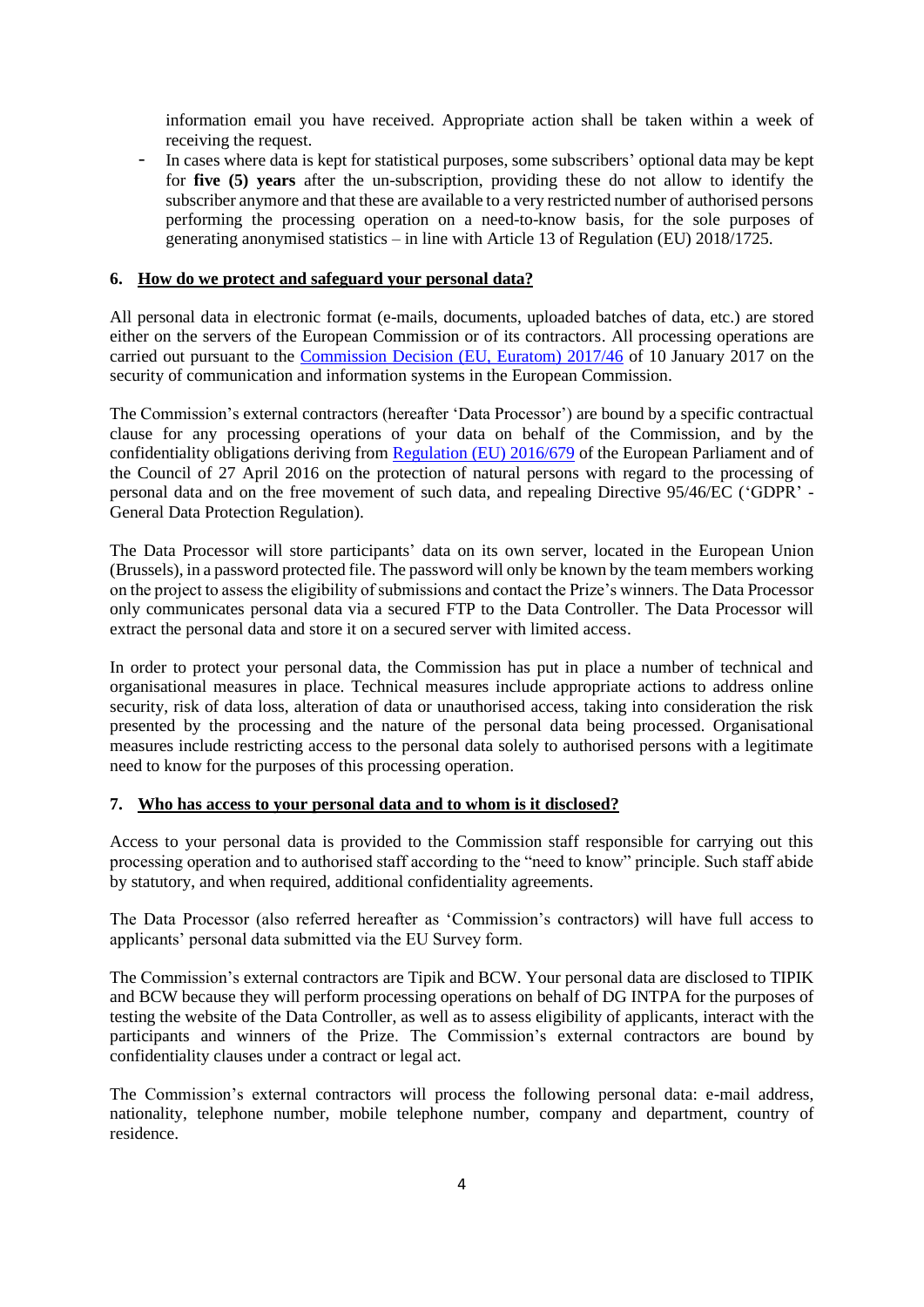The Commission's external contractors will share the participants' applications with four journalism schools (Vesalius College, Belgium; Université Saint Joseph, Lebanon; Universidad de Navarra, Spain; Universidade Católica Portuguesa, Portugal) and Jury members to assess their quality and select the winners. No personal data will be shared with the journalism schools or the Grand Jury.

EU Survey uses session "cookies" in order to ensure communication between the client and the server. Therefore, the user's browser must be configured to accept "cookies". The cookies disappear once the session has been terminated; local storage to save copies of the inputs of a participant to a survey in order to have a backup if the server is not available during submission or the user's computer is switched off accidentally or any other cause. The local storage contains the IDs of the questions and the draft answers. Once an applicant has submitted one's answers successfully to the server or has successfully saved a draft on the server, the data is removed from the local storage.

Personal data of the winners will be used to organise their coming to Brussels to receive their prize and during the Award Ceremony organised during the European Development Days (EDD). The winners of the Prize (full name and link to winning report, whether article, video or audio) will be communicated on DG INTPA's [website](https://ec.europa.eu/international-partnerships/lnp_en) and on its official social media channels [\(Twitter,](https://twitter.com/en/privacy) [Facebook,](https://www.facebook.com/about/privacy/previous) [Instagram](https://help.instagram.com/519522125107875/?maybe_redirect_pol=0) and [LinkedIn\)](https://www.linkedin.com/legal/privacy-policy).

## **8. What are your rights and how can you exercise them?**

You have specific rights as a 'data subject' under Chapter III (Articles 14-25) of Regulation (EU) 2018/1725, in particular the right to access, your personal data and to rectify them in case your personal data are inaccurate or incomplete. Where applicable, you have the right to erase your personal data, to restrict the processing of your personal data, to object to the processing, and the right to data portability.

You have the right to object to the processing of your personal data, which is lawfully carried out pursuant to Article 5(1)(a) of Regulation (EU) 2018/1725 on grounds relating to your particular situation.

You have consented to provide your personal data to the data controller for some of the processing operations described above. You can withdraw your consent at any time by notifying the Data Controller using the contact details mentioned in Heading 9 below. The withdrawal of your consent will not affect the lawfulness of the processing carried out before you have withdrawn the consent.

You can exercise your rights by contacting the Data Controller, or in case of conflict the Data Protection Officer. If necessary, you can also address the European Data Protection Supervisor. Their contact information is given under Heading 9 below.

Where you wish to exercise your rights in the context of one or several specific processing operations, please provide their description (i.e. their Record reference(s) as specified under Heading 10 below) in your request.

## **9. Contact information**

## - **The Data Controller**

If you would like to exercise your rights under Regulation (EU) 2018/1725, or if you have comments, questions or concerns, or if you would like to submit a complaint regarding the collection and use of your personal data, please feel free to contact the Data Controller,

INTPA.02 Political strategy and communication unit: [INTPA-LNP-2022@ec.europa.eu](mailto:INTPA-LNP-2022@ec.europa.eu)